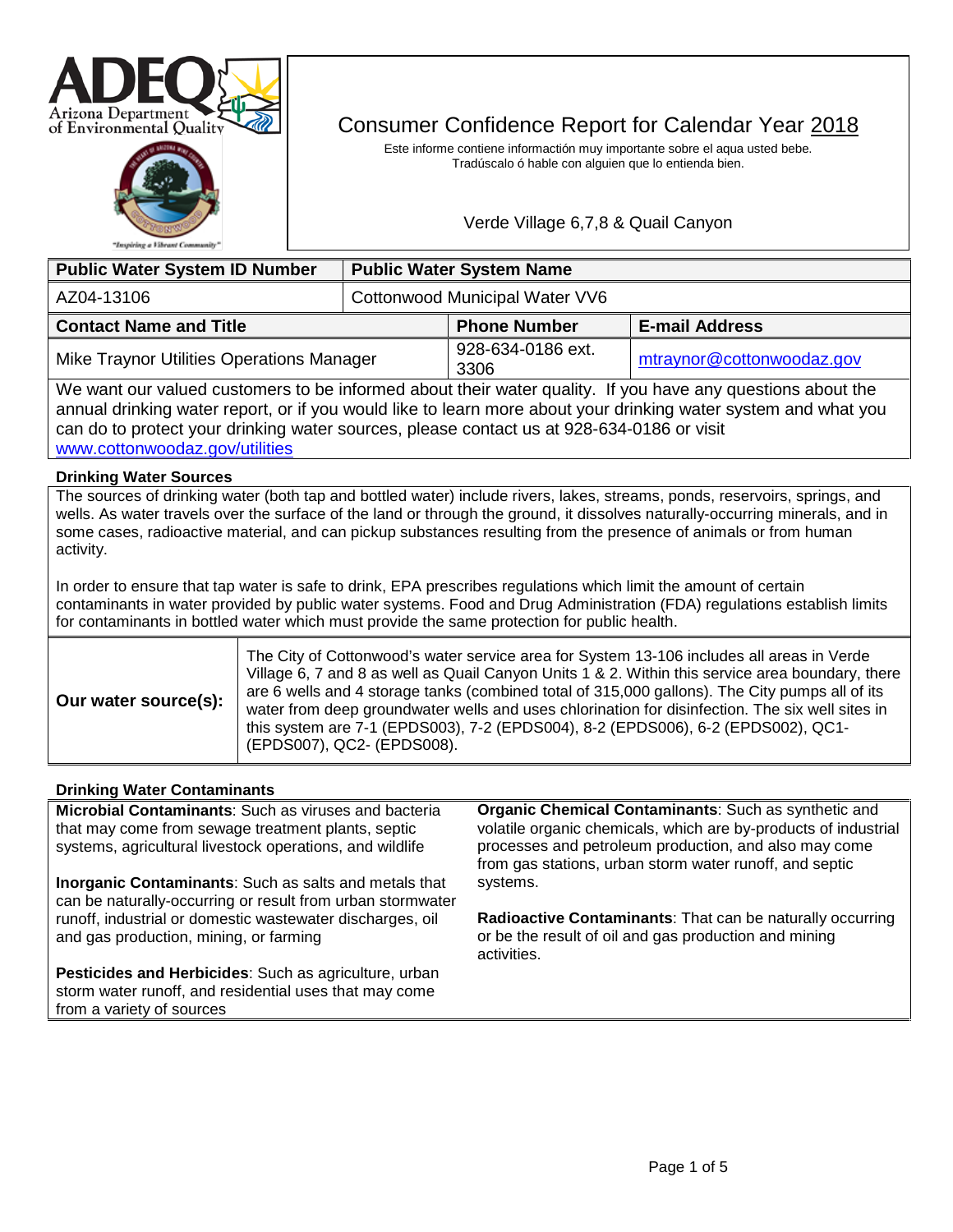# **Vulnerable Population**

Drinking water, including bottled water, may reasonably be expected to contain at least small amounts of some contaminants. The presence of contaminants does not necessarily indicate that water poses a health risk. Some people may be more vulnerable to contaminants in drinking water than the general population.

Immuno-compromised persons such as persons with cancer undergoing chemotherapy, persons who have undergone organ transplants, people with HIV-AIDS or other immune system disorders, some elderly, and infants can be particularly at risk from infections. These people should seek advice about drinking water from their health care providers.

For more information about contaminants and potential health effects, or to receive a copy of the U.S. Environmental Protection Agency (EPA) and the U.S. Centers for Disease Control (CDC) guidelines on appropriate means to lessen the risk of infection by *Cryptosporidium* and microbiological contaminants call the EPA *Safe Drinking Water Hotline* at 1-800- 426-4791.

# **Source Water Assessment**

- LOW RISK: Based on the information currently available on the hydrogeology and the land uses adjacent to or within the specified distance of the drinking water source(s) for this public water system, the department has given a low risk designation for the degree to which this public water system drinking water source(s) are protected. A low risk designation indicates that most source water protection measures are either already implemented, or the hydrogeology is such that the source water protection measures will have little impact on protection.
- Further source water assessment documentation can be obtained by contacting ADEQ.

#### **Definitions**

**Treatment Technique (TT)**: A required process intended to reduce the level of a contaminant in drinking water

**Level 1 Assessment**: A study of the water system to identify potential problems and determine (if possible) why total coliform bacteria was present

**Level 2 Assessment**: A very detailed study of the water system to identify potential problems and determine (if possible) why an *E. coli* MCL violation has occurred and/or why total coliform bacteria was present

**Action Level (AL)**: The concentration of a contaminant which, if exceeded, triggers treatment, or other requirements

**Maximum Contaminant Level (MCL)**: The highest level of a contaminant that is allowed in drinking water

**Maximum Contaminant Level Goal MCLG)**: The level of a contaminant in drinking water below which there is no known or expected risk to health

**Maximum Residual Disinfectant Level (MRDL)**: The level of disinfectant added for water treatment that may not be exceeded at the consumer's tap

**Maximum Residual Disinfectant Level Goal (MRDLG)**: The level of disinfectant added for treatment at which no known or anticipated adverse effect on health of persons would occur

**EPDS:** Entry Point Into Distribution System- the point at which water is discharged into the distribution system from a well, storage tank, pressure tank or water treatment plant.

**DSMRT:** Distribution Maximum Residence Time- A location that provides water to customers, where the water has been in the system longest relative to the EPDS.

**RAA:** Running Annual Average- an average of monitoring results for the previous 12 calendar months or previous 4 quarters.

**Minimum Reporting Limit (MRL)**: The smallest measured concentration of a substance that can be reliably measured by a given analytical method

**Millirems per year (MREM)**: A measure of radiation absorbed by the body

**Not Applicable (NA)**: Sampling was not completed by regulation or was not required

**Not Detected (ND or <):** Not detectable at reporting limit

**Nephelometric Turbidity Units (NTU)**: A measure of water clarity

**Million fibers per liter (MFL)**

**Picocuries per liter (pCi/L)**: Measure of the radioactivity in water

**ppm**: Parts per million or Milligrams per liter (mg/L)

ppb: Parts per billion or Micrograms per liter (µg/L)

**ppt**: Parts per trillion or Nanograms per liter (ng/L)

| Nanograms per liter (ng/L)    | ppm $x 1000 =$ ppb      |
|-------------------------------|-------------------------|
| ppq: Parts per quadrillion or | $ppb \times 1000 = ppt$ |
| Picograms per liter (pg/L)    | ppt $x 1000 = ppq$      |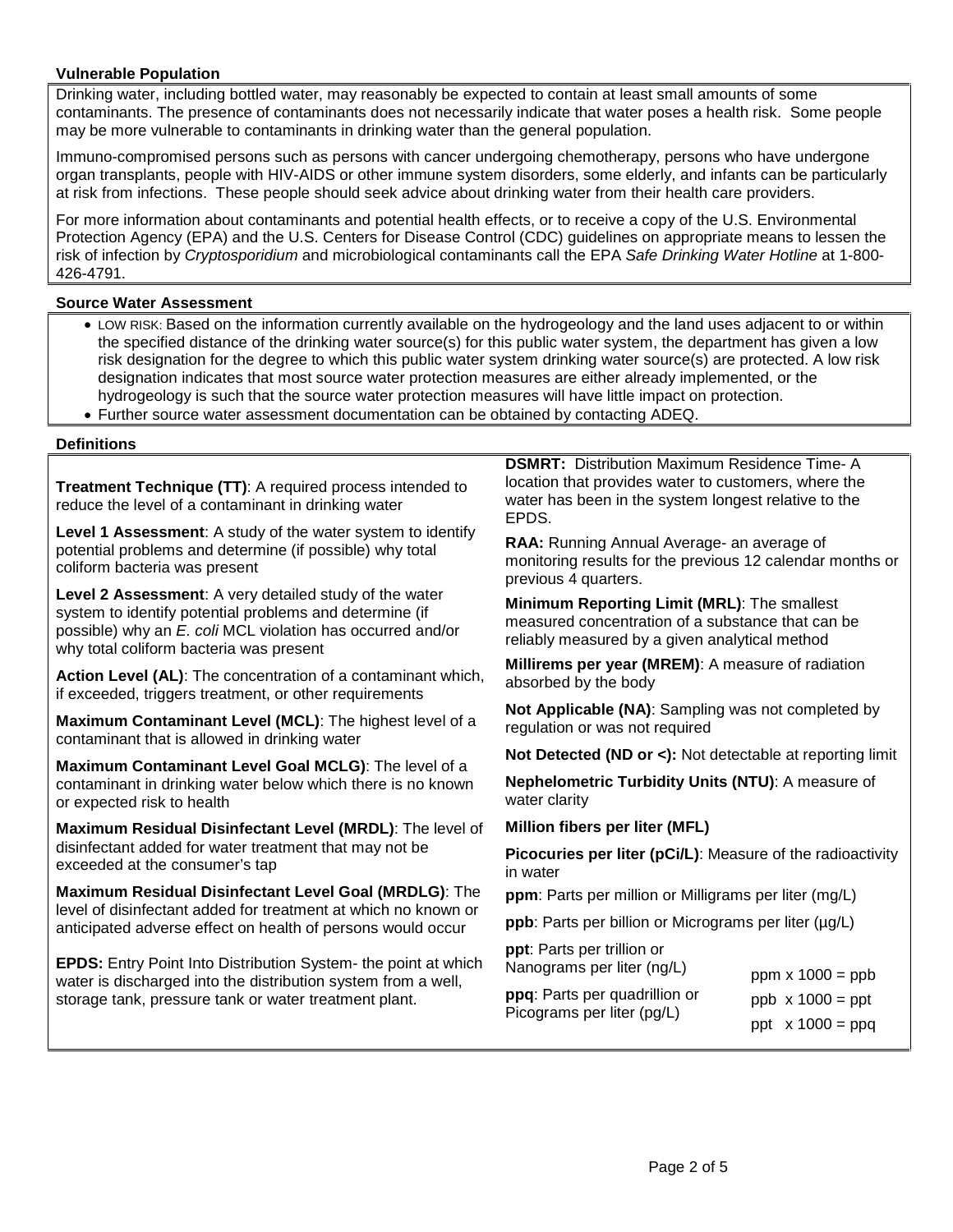# **Lead Informational Statement:**

Lead, in drinking water, is primarily from materials and components associated with service lines and home plumbing. If present, elevated levels of lead can cause serious health problems, especially for pregnant women and young children. **Cottonwood Municipal Water** is responsible for providing high quality drinking water, but cannot control the variety of materials used in plumbing components. When your water has been sitting for several hours, you can minimize the potential for lead exposure by flushing your tap for 30 seconds to 2 minutes before using water for drinking or cooking. Information on lead in drinking water, testing methods, and steps you can take to minimize exposure is available from the Safe Drinking Water Hotline or at [www.epa.gov/safewater/lead.](http://www.epa.gov/safewater/lead)

# **Water Quality Data – Regulated Contaminants**

We routinely monitor for contaminants in your drinking water according to Federal and State laws. The State of Arizona requires us to monitor for certain contaminants less than once per year because the concentrations of these contaminants are not expected to vary significantly from year to year, or the system is not considered vulnerable to this type of contamination. Some of our data, though representative, may be more than one year old. We did not include the results for Total Coliform Bacteria, E.Coli, Synthetic Organic Chemicals (SOC) including Pesticides, Volatile Organic Chemicals (VOC), Haloacetic Acids (HAA5), Trihalomethanes (TTHM), Cadmium, Mercury, Selenium, Nitrite, Antimony, Beryllium, Cyanide, Nickel, Thallium, Chromium and Aroclor (PCB Screening test) in this report, as the results were **non-detect** (ND). If you have questions on a particular contaminant, please contact Mike Traynor –Utilities Operations Manager at (928) 634-0186 ext. 3306

# **These tables show the results of our monitoring for the period of January 1 to December 31, 2018 unless otherwise noted.**

| <b>Disinfectants</b>                | <b>MCL</b><br><b>Violation</b><br>Y or N | <b>Highest Level</b><br><b>Detected</b>                                                 | Range of All<br><b>Samples</b><br>(Low-High)     | <b>MRDL</b> | <b>MRDLG</b> | <b>Sample</b><br><b>Month</b><br>& Year | <b>Likely Source of</b><br>Contamination                                                                        |
|-------------------------------------|------------------------------------------|-----------------------------------------------------------------------------------------|--------------------------------------------------|-------------|--------------|-----------------------------------------|-----------------------------------------------------------------------------------------------------------------|
| Chlorine (ppm)                      | N                                        | 0.62                                                                                    | $0.58 - 0.62$                                    | 4           | $\Omega$     | Qtrly<br>2018                           | Water additive used to control<br>microbes                                                                      |
| Lead & Copper                       | <b>MCL</b><br>Violation<br>Y or N        | 90 <sup>th</sup> Percentile                                                             | Number of<br><b>Samples</b><br><b>Exceeds AL</b> | <b>AL</b>   | <b>ALG</b>   | <b>Sample</b><br><b>Month</b><br>& Year | <b>Likely Source of</b><br>Contamination                                                                        |
| Copper (ppm)                        | N                                        | 0.23                                                                                    | 0                                                | 1.3         | 1.3          | 8/2018                                  | Corrosion of household<br>plumbing systems; erosion of<br>natural deposits                                      |
| Lead (ppb)                          | N                                        | 4                                                                                       | 0                                                | 15          | $\Omega$     | 8/2018                                  | Corrosion of household<br>plumbing systems; erosion of<br>natural deposits                                      |
| <b>Radionuclides</b>                | <b>MCL</b><br><b>Violation</b><br>Y or N | Running<br><b>Annual Average</b><br>(RAA) OR<br><b>Highest Level</b><br><b>Detected</b> | Range of All<br><b>Samples</b><br>(Low-High)     | <b>MCL</b>  | <b>MCLG</b>  | <b>Sample</b><br><b>Month</b><br>& Year | <b>Likely Source of</b><br><b>Contamination</b>                                                                 |
| <b>Alpha Emitters (pCi/L)</b>       | N                                        | 2.3                                                                                     | $1.6 - 2.3$                                      | 15          | $\Omega$     | 3/2016                                  | Erosion of natural deposits                                                                                     |
| Combined Radium-226 & -228 (pCi/L)  | $\mathsf{N}$                             | 0.4                                                                                     | $0 - 0.4$                                        | 5           | $\Omega$     | 3/2016                                  | Erosion of natural deposits                                                                                     |
| <b>Inorganic Chemicals</b><br>(IOC) | <b>MCL</b><br><b>Violation</b><br>Y or N | Running<br><b>Annual Average</b><br>(RAA) OR<br><b>Highest Level</b><br><b>Detected</b> | Range of All<br><b>Samples</b><br>(Low-High)     | <b>MCL</b>  | <b>MCLG</b>  | <b>Sample</b><br><b>Month</b><br>& Year | <b>Likely Source of</b><br>Contamination                                                                        |
| Arsenic <sup>1</sup> (ppb)          | $Y^3$                                    | 13                                                                                      | $0 - 53$                                         | 10          | $\Omega$     | Qtrly<br>2018                           | Erosion of natural deposits,<br>runoff from orchards, runoff<br>from glass and electronics<br>production wastes |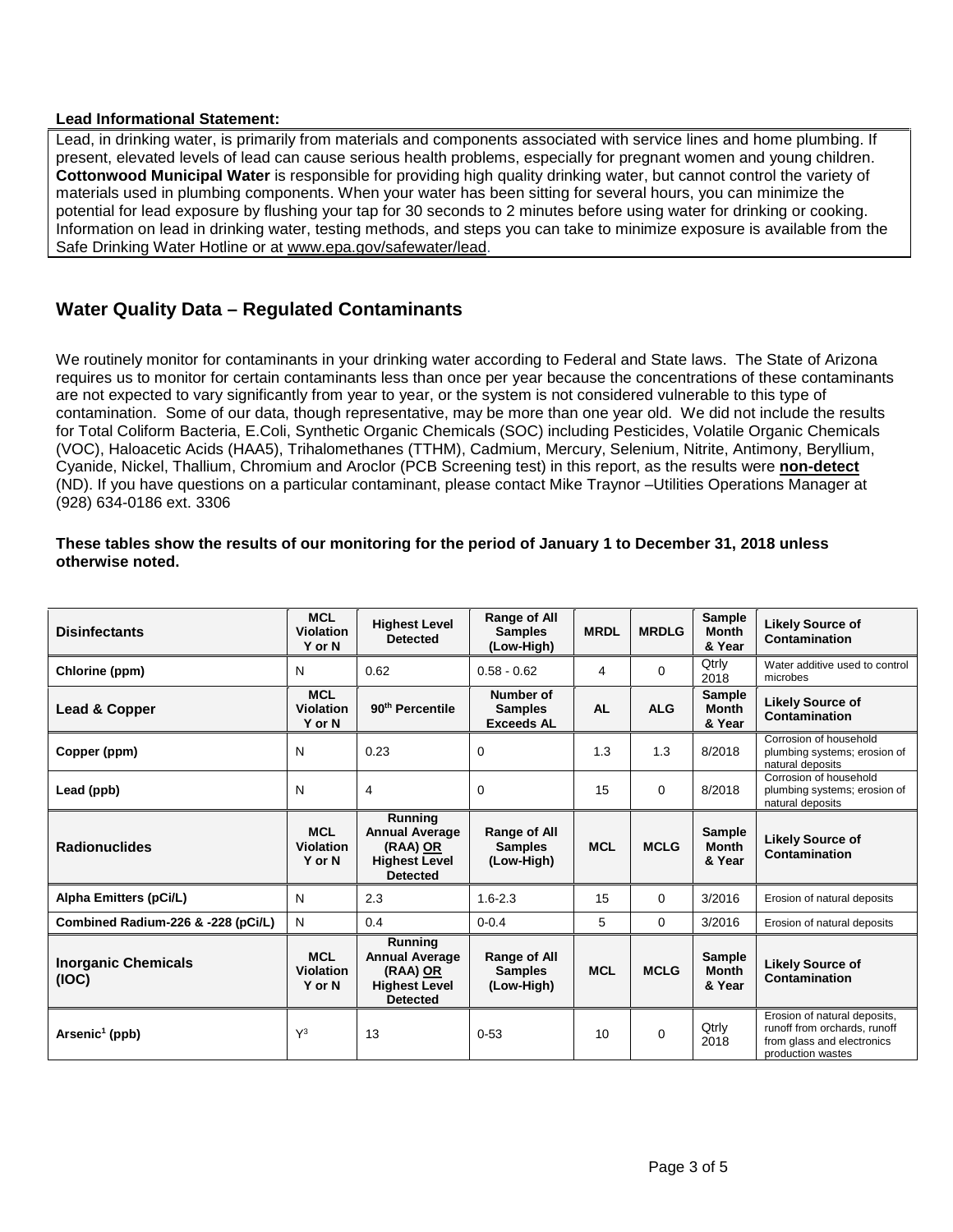| Barium (ppm)               | N | 0.67 | $0.45 - 0.67$                                 | 2   |     | 5/2018 | Discharge of drilling wastes;<br>discharge from metal<br>refineries; Erosion of natural<br>deposits                                   |
|----------------------------|---|------|-----------------------------------------------|-----|-----|--------|---------------------------------------------------------------------------------------------------------------------------------------|
| Fluoride (ppm)             | N | 0.32 | $0.28 - 0.32$                                 | 4   | 4   | 5/2018 | Erosion of natural deposits;<br>water additive which<br>promotes strong teeth;<br>discharge from fertilizer and<br>aluminum factories |
| Nitrate <sup>2</sup> (ppm) | N |      | $0 - 0.82$                                    | 10  | 10  | 5/2018 | Runoff from fertilizer use:<br>leaching from septic tanks,<br>sewage; erosion of natural<br>deposits                                  |
| Sodium (ppm)               | N | 130  | 12 (EPDS004)<br>15 (EPDS002)<br>130 (EPDS006) | N/A | N/A | 5/2018 | Erosion of natural deposits                                                                                                           |

**<sup>1</sup> Arsenic** is a mineral known to cause cancer in humans at high concentration and is linked to other health effects, such as skin damage and circulatory problems. If arsenic is less than or equal to the MCL, your drinking water meets EPA's standards. EPA's standard balances the current understanding of arsenic's possible health effects against the costs of removing arsenic from drinking water, and continues to research the health effects of low levels of arsenic.

**<sup>2</sup> Nitrate** in drinking water at levels above 10 ppm is a health risk for infants of less than six months of age. High nitrate levels in drinking water can cause "blue baby syndrome." Nitrate levels may rise quickly for short periods of time because of rainfall or agricultural activity. If you are caring for an infant, and detected nitrate levels are above 5 ppm, you should ask advice from your health care provider. **3 MCL Violation** is for EPDS 002

# **Violation Summary (for MCL, MRDL, AL, TT, or Monitoring & Reporting Requirement)**

| <b>Violation Type-</b><br><b>Arsenic</b>                                      | <b>Explanation</b><br><b>Health Effects:</b><br>Some people who drink water containing<br>arsenic in excess of the MCL over many<br>years could experience skin damage or<br>problems with their circulatory systems and<br>may have an increased risk of cancer.                                                                                                                        | <b>Time Period</b>                                         | <b>Corrective Actions</b>                                                                                                                                                                                                                                                                                                                                                                                                                                                                                                                                                                                                                                                                                                                                                      |
|-------------------------------------------------------------------------------|------------------------------------------------------------------------------------------------------------------------------------------------------------------------------------------------------------------------------------------------------------------------------------------------------------------------------------------------------------------------------------------|------------------------------------------------------------|--------------------------------------------------------------------------------------------------------------------------------------------------------------------------------------------------------------------------------------------------------------------------------------------------------------------------------------------------------------------------------------------------------------------------------------------------------------------------------------------------------------------------------------------------------------------------------------------------------------------------------------------------------------------------------------------------------------------------------------------------------------------------------|
| Reporting Failure-<br>1st Qtr. 2018<br>EPDS 002, EPDS 004,<br><b>EPDS 006</b> | Test result reports were sent in after the<br>due date.                                                                                                                                                                                                                                                                                                                                  | Report due April 10,<br>2018 Report sent in<br>May 4, 2018 | Staff revised the reporting schedule<br>and included numerous automated<br>notification to ensure compliance with<br>this reporting requirement.                                                                                                                                                                                                                                                                                                                                                                                                                                                                                                                                                                                                                               |
| MCL, Average-<br>2 <sup>nd</sup> Qtr. 2018<br>EPDS 002, EPDS 006              | EPDS 006 violated a drinking water<br>standard. The quarterly monitoring<br>result was 11 ppb, which caused the<br>running annual average to exceed 10<br>ppb, the calculated average was 14<br>ppb.<br>EPDS 002 violated a drinking water<br>standard. The running annual average<br>for the 2 <sup>nd</sup> Qtr. exceeded 10 ppb<br>standard, the calculated average was<br>11.7 $ppb$ | April 2018 - June 2018                                     | Customers in the affected areas were<br>sent a Public Notice on July 16, 2018<br>for both EPDS violations.<br>In response to the violation for EPDS<br>006 staff shut off the well and fed the<br>area by another well site until further<br>investigation could be conducted. Staff<br>found that the resin bead media for the<br>arsenic treatment system needed<br>replaced. (In November 2018 a public<br>notice for customer in the area was<br>sent explaining the timeline of repairs<br>and what steps the City took to<br>remediate the issues).<br>In response to the violation for EPDS<br>002 the public notice explains that the<br>calculated running annual average<br>was above 10 ppb standard and staff<br>was investigating the cause of the<br>exceedance. |